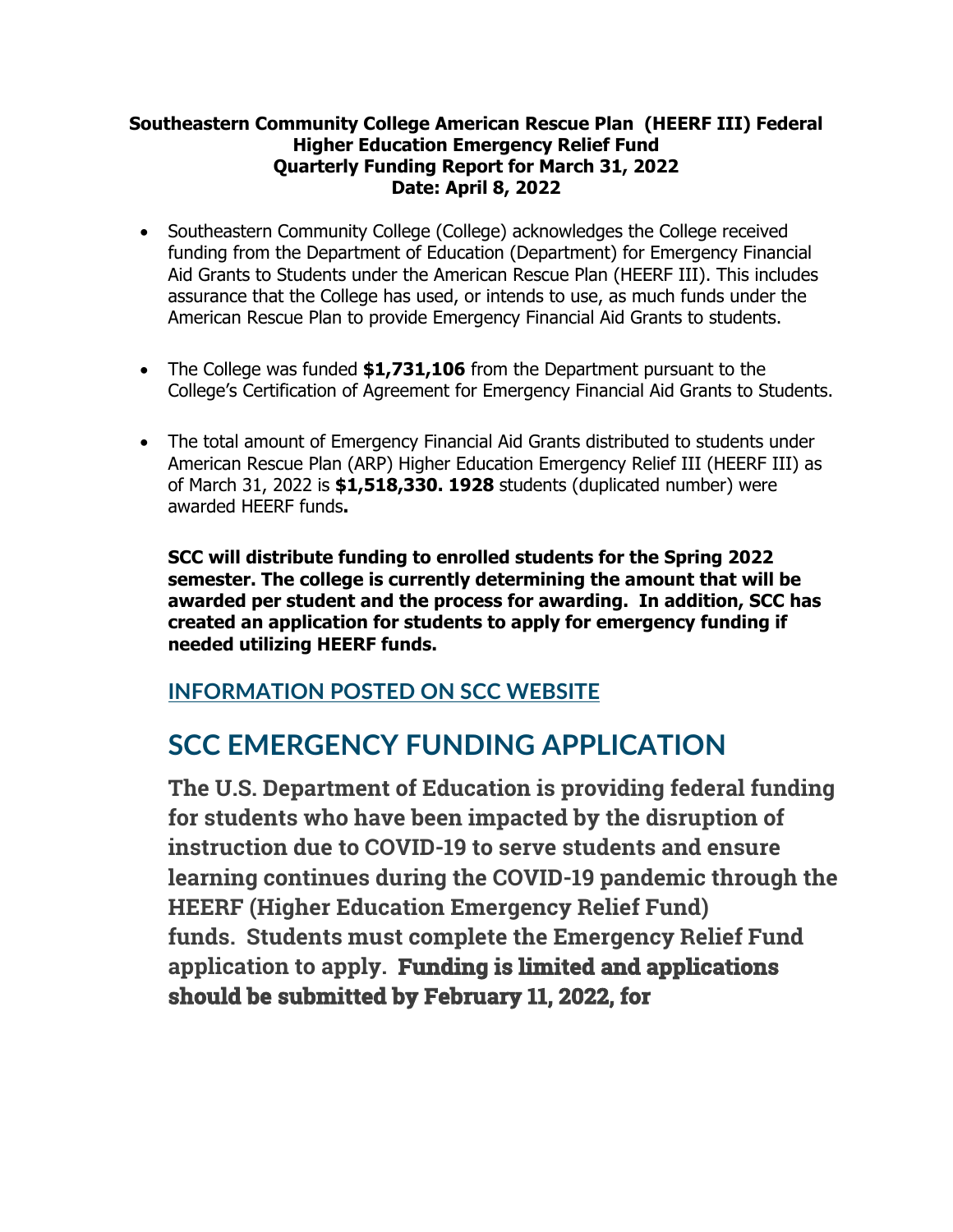**consideration. By submitting this application, you are consenting to be contacted by a Student Services staff member.**

**Emergency Funding Application** 

## **SPRING 2022 HEERF FUNDS AVAILABLE**

**SCC Higher Education Emergency Relief Fund III (HEERF III) will be distributed to all traditional students enrolled and attending in the Spring 2022 academic semester including students in 96+ hour Workforce Continuing Education classes that are enrolled and attending in 2022 academic semester.**

**These funds will be distributed as a direct payment to students to help offset the cost of equipment, books, technology, childcare, transportation, etc. unless students chose to apply their portion of the HEERF III funds to tuition/fees for the spring term.**

**The funds will be awarded in addition to any scholarships, sponsorships, state, or federal financial aid for which the student is eligible. Students that completed an application giving SCC permission to use any awarded HEERF funding toward their Spring 2022 tuition and fees, may not receive a check. The funding will be awarded in the following categories for traditional students:**

| <b>Enrolled Credit Hours:</b> | <b>Will receive this amount:</b> |
|-------------------------------|----------------------------------|
| 1-3 credit hours              | \$300                            |
| 4-6 credit hours              | \$550                            |
| 7-9 credit hours              | \$780                            |
| 10-11 credit hours            | \$920                            |
| 12+ credit hours              | \$1,200                          |